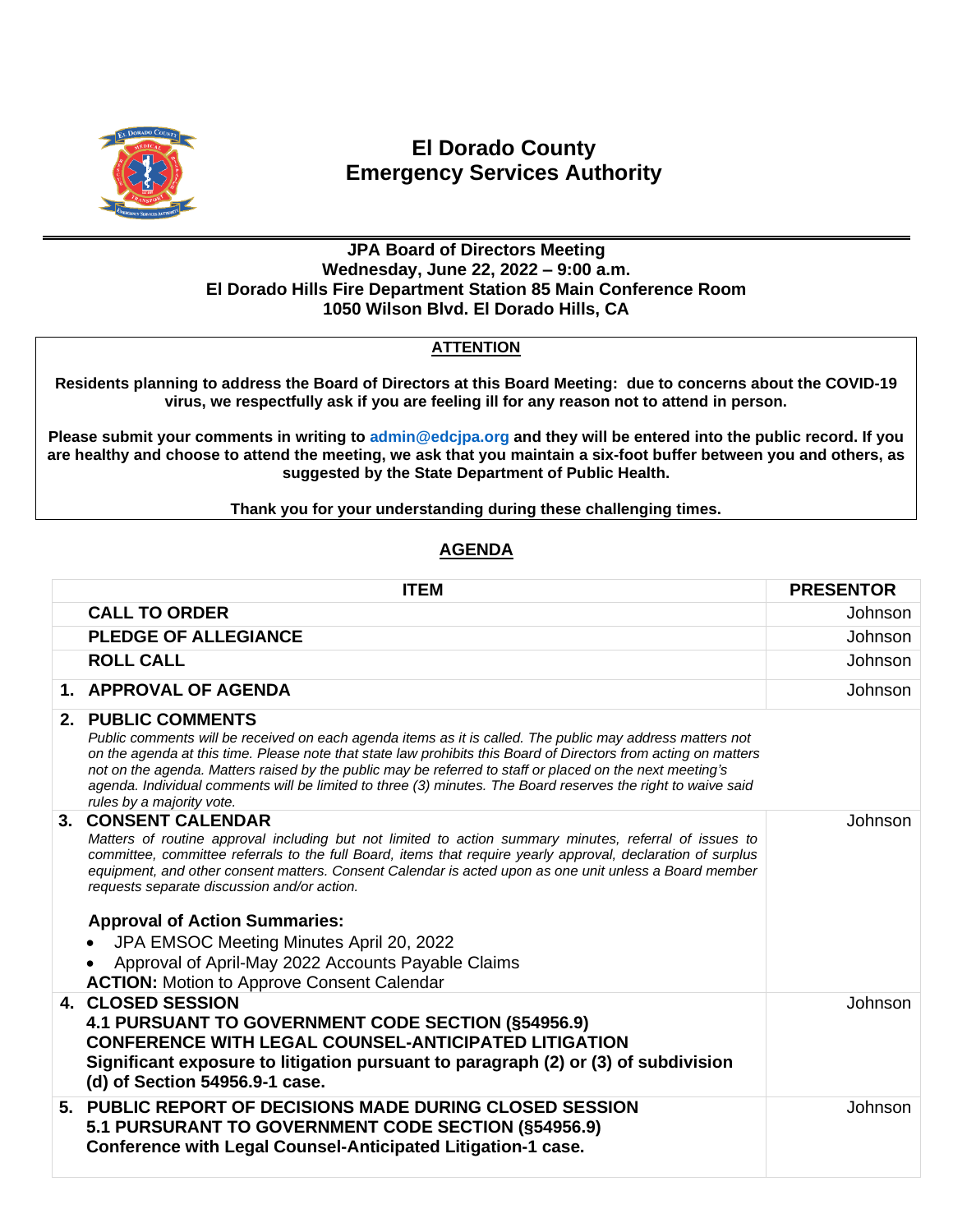| 6. REPORTS                                                                                                                                              |              |
|---------------------------------------------------------------------------------------------------------------------------------------------------------|--------------|
| <b>6.1 Executive Director Report</b>                                                                                                                    | Veerkamp/    |
|                                                                                                                                                         | Jorgensen    |
| 6.2 Response Statistics for May & June 2022                                                                                                             | Veerkamp/    |
| <b>Medical Response Times</b><br>6.2.1<br>6.2.2                                                                                                         | Jorgensen    |
| Mutual Aid<br>6.2.3<br>Move Up & Covers                                                                                                                 |              |
| 6.2.4 IFTs                                                                                                                                              |              |
| 6.2.5<br><b>Response Comparison</b>                                                                                                                     |              |
| 6.2.6<br>APOT                                                                                                                                           |              |
| <b>EMS Operations Committee (EMSOC)</b><br>6.3                                                                                                          | Hall         |
| <b>Finance Committee</b><br>6.4                                                                                                                         | <b>Brown</b> |
| 6.5 Ambulance Contract Negotiation AdHOC                                                                                                                | Johnson      |
| 6.6 Ambulance Deployment AdHOC                                                                                                                          | Johnson      |
| 6.7 Controlled Substance AdHOC                                                                                                                          | Hall         |
| 6.8 Medic Unit Staffing AdHOC                                                                                                                           | Johnson      |
| <b>ACTION:</b> Receive and file all reports<br>7. DISCUSSION/PRESENTATION ITEMS                                                                         |              |
| 7.1 2022 Q1 CQI Data Report                                                                                                                             | Veerkamp/    |
|                                                                                                                                                         | Jorgensen    |
| 7.2 EDC ESA IFT Pilot Project                                                                                                                           | Veerkamp/    |
|                                                                                                                                                         | Jorgensen    |
| <b>7.3 Retirement Healthcare Costs</b>                                                                                                                  | <b>Brown</b> |
| 7.4 LEMSA Paramedic Alert 2022-03                                                                                                                       | Veerkamp/    |
|                                                                                                                                                         | Jorgensen    |
| <b>ACTION:</b> Receive and file all Discussion/Presentation Items.                                                                                      |              |
| 8. ACTION ITEMS<br>8.1 JPA Policy 3.5.1 Security of Controlled Substances                                                                               | Veerkamp/    |
| <b>ACTION:</b> Approve JPA Policy 3.5.1 Security of Controlled Substances                                                                               | Jorgensen    |
| 8.2 Draft Audit Report-FY 20/21                                                                                                                         | Veerkamp/    |
| <b>ACTION:</b> Review and Approve Draft Management Rep Letter to the Draft Audit Report                                                                 | Jorgensen    |
| for FY 20/21.                                                                                                                                           |              |
| 8.3 Advanced Life Support Agreement Template                                                                                                            | Veerkamp/    |
| <b>ACTION:</b> Approve Advanced Life Support Agreement Template and authorize Executive                                                                 | Jorgensen    |
| Director to execute Agreements with Cal Fire/Cameron Park Fire Department, Diamond                                                                      |              |
| Springs-El Dorado Fire Protection District, El Dorado County Fire Protection District, El<br>Dorado Hills Fire Department and Georgetown Fire District. |              |
| 9. Fiscal Items                                                                                                                                         |              |
| 9.1FY 21/22 Budget Update                                                                                                                               | Veerkamp/    |
| <b>ACTION:</b> Receive and file budget report.                                                                                                          | Jorgensen    |
| 9.2 Resolution 2022-01 FY 22/23 Preliminary Budget                                                                                                      | Veerkamp/    |
| ACTION: Approve and adopt Resolution 2022-01 FY 22/23 Preliminary Budget                                                                                | Jorgensen    |
| <b>10. BOARD OF DIRECTORS QUESTIONS &amp; COMMENTS</b>                                                                                                  | Johnson      |
| 10.1 CAL FIRE ECC AEU                                                                                                                                   |              |
| 10.2 CAL FIRE Cameron Park                                                                                                                              |              |
| 10.3 Diamond Springs / El Dorado Fire<br>10.4 El Dorado County Fire                                                                                     |              |
| 10.5 El Dorado Hills Fire                                                                                                                               |              |
| 10.6 Garden Valley Fire                                                                                                                                 |              |
| 10.7 Georgetown Fire                                                                                                                                    |              |
| 10.8 Marshall Medical Center                                                                                                                            |              |
| 10.9 Mosquito Fire                                                                                                                                      |              |
| 10.10Pioneer Fire                                                                                                                                       |              |
| 10.11 Rescue Fire                                                                                                                                       |              |
| 11. GOOD AND WELFARE                                                                                                                                    | Johnson      |
| 11.1 El Dorado County CAO's Office<br>11.2 El Dorado County LEMSA                                                                                       |              |
|                                                                                                                                                         |              |